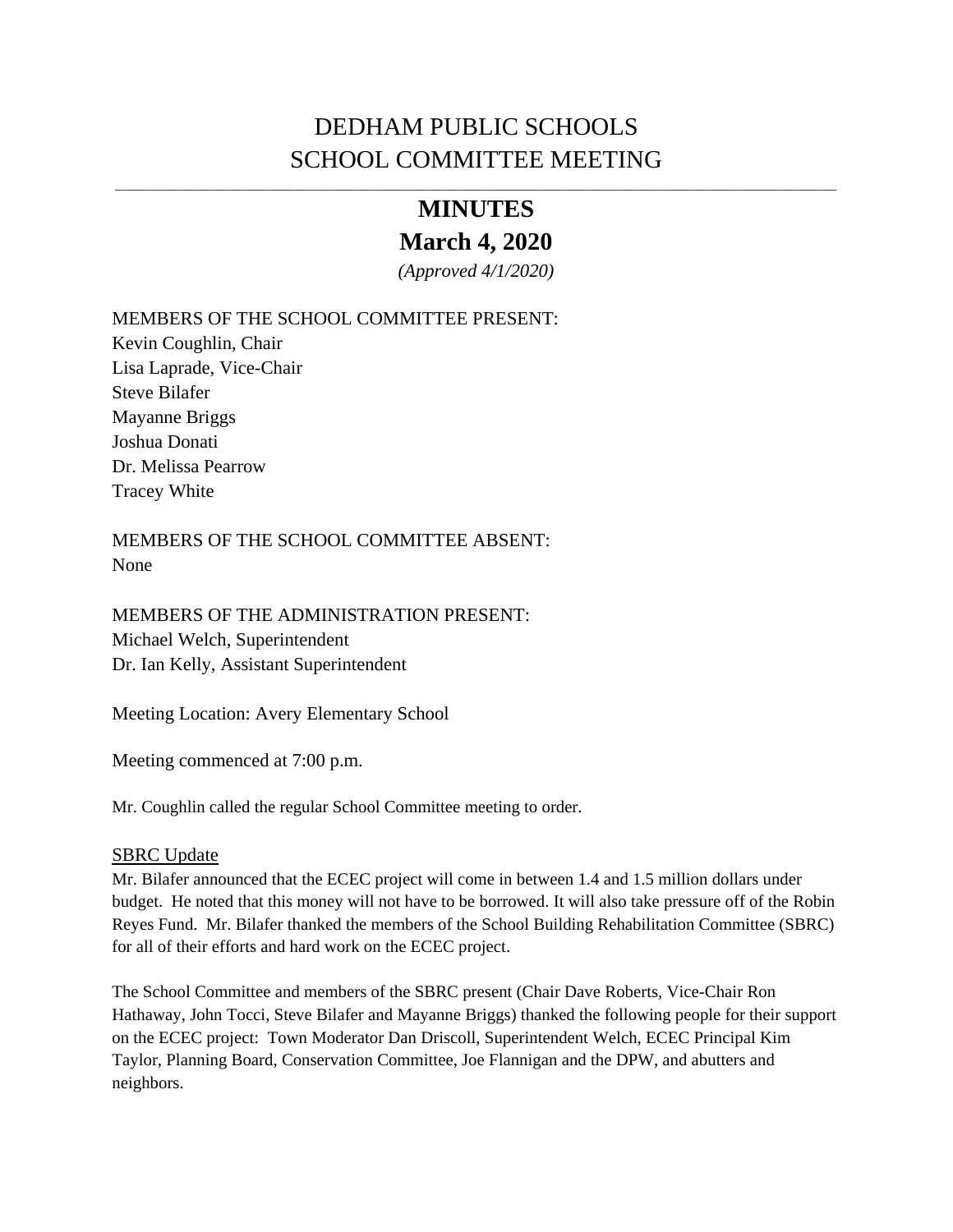The Committee discussed the next steps of the current Statement of Interest Application (for Oakdale School) being submitted to the Massachusetts School Building Authority (MSBA) this spring. No further steps can be taken until the MSBA makes it final decisions. If approved, the School Department will have to certify enrollment and ask for appropriation of funds to conduct a feasibility study. If the application is not approved, the School Department will have to resubmit an application next year starting from scratch.

### **Student Update**

None

### **Recognitions**

The Committee recognized the Dedham Education Foundations (DEF) for their contributions to the Dedham Public Schools. DEF President Mark Reilly, Grants Committee Member Sandy Sicard and Board Members Kim Bevans and Dan Giacalone spoke about the DEF fundraising efforts, grant cycles and the focus on enrichment to the curriculum. To date the DEF has given out more than \$425,000. The School Committee thanked the DEF for all of their hard work and generosity.

Dr. Pearrow motioned to accept with grateful appreciation grants totaling \$19,282.25 from the Dedham Education Foundation to the Dedham Public Schools for the 2019-2020 school year, Ms. White second; the Committee voted 7-0 in favor.

### **Request for Out of State Field Trip**

Avery Principal Clare Sullivan came before the Committee to request permission for the Avery School and the Greenlodge School to take their Grade 4 classes to their annual trip to the Roger Williams Zoo in Providence, Rhode Island. This trip compliments the 4rth grade study of animal adaptations. Greenlodge School would like to go on May 19, 2020 and Avery School would like to go June 10, 2020. No further discussion occurred.

Ms. White motioned to approve the Greenlodge School out-of-state field trip on May 19, 2020 and the Avery School out-of-state field trip on June 10, 2020 to Roger Williams Zoo in Providence, Rhode Island, Ms. Briggs second; the Committee voted 7-0 in favor.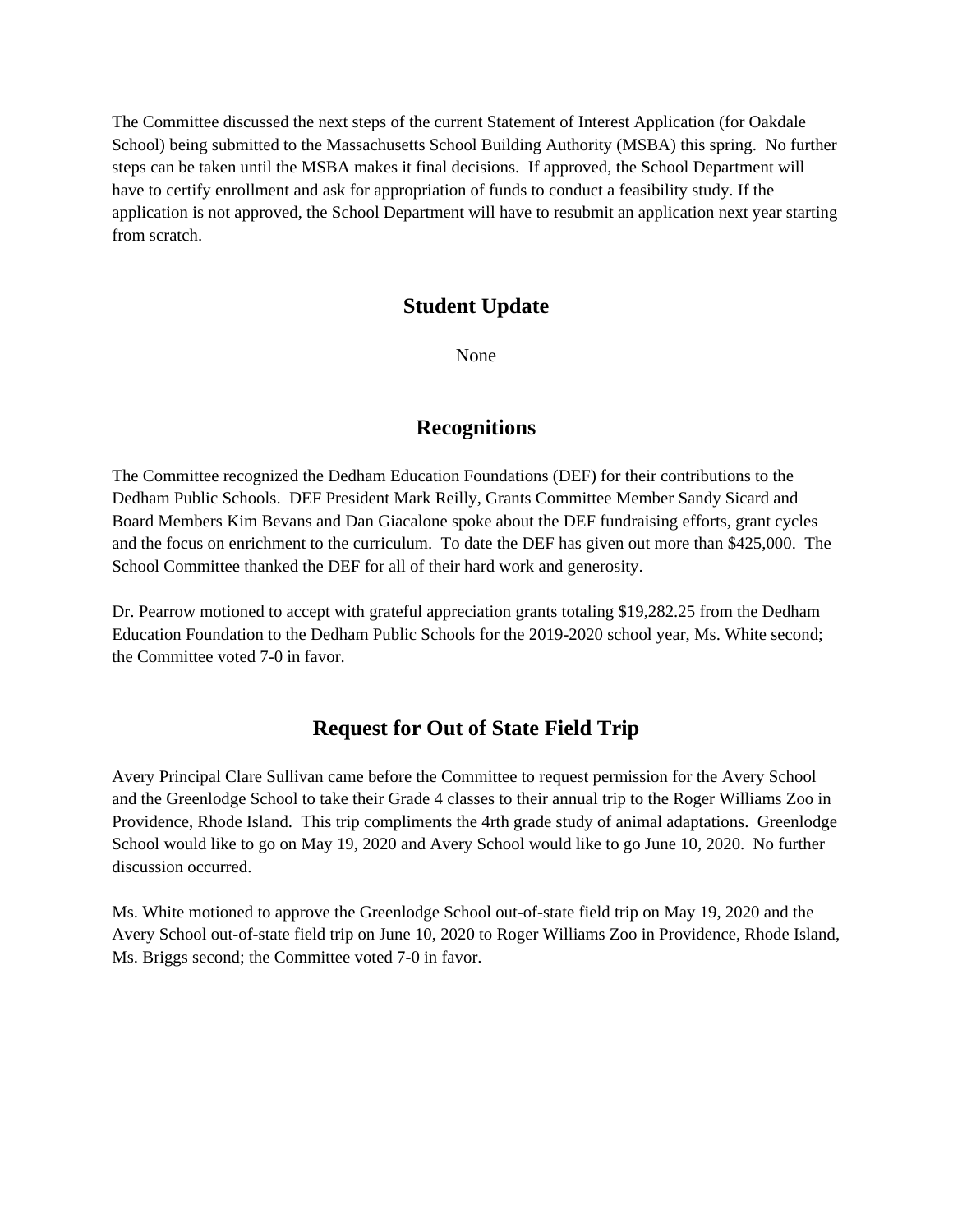### **Superintendent's Update**

Yesterday was the district's annual full Professional Development day coordinated by Dr. Kelly's office of Curriculum, Instruction, and Assessment. Supt. Welch was pleased to participate with all members of the District Leadership Team in the first three hours of a15-hour Cultural Proficiency/Implicit Bias training provided by the EDCO IDEAS (Initiatives for Developing Equity and Achievement for Students) team of Karen Thomson and Leslie Smart. In the morning he continued his Strategic Plan Input meetings by meeting with all PE/Health/Wellness educators, secretaries/clerks and custodians/maintenance staff from the entire district.

On Friday, Supt. Welch recorded another one-hour [edition of "Ask the Superintendent"](http://50.77.30.238/CablecastPublicSite/show/1590?channel=2) with Dedham TV. The program has been uploaded to the Dedham TV website and is available for on-demand viewing.

Last Thursday, Supt. Welch conducted his most recent meeting of senior student interviews. These continue twice per week during X-block, whenever possible.

On Friday last week, the Safety Super Team met and continued planning for future safety drills in the district. Current thinking is to provide training for faculty, staff, and first responders on a possible medical or environmental event at a school in order to integrate emergency medical personnel and educators in a cooperative response.

Supt. Welch is continuing to closely monitor daily updates from DPH and the CDC on the evolving status of the Coronavirus (COVID-19). He and Director of Health Services Gail Kelley are in regular contact with Public Health Nurse Jessica Tracy to keep on top of any new information.

Earlier today Governor Baker held a press conference at which he strongly recommended cancellation of all international trips by high schools. Based upon this recommendation, Supt. Welch directed High School Principal Jim Forrest and World Languages Department Chair Alison Guifarro to inform students and parents that they would be cancelling the planned trip to Paris and Barcelona originally scheduled for April 16-26 this spring. There are 11 students registered for this trip and the District will be working with them and their families to determine next steps in reconciling how to proceed given this recent new information.

The Department of Elementary and Secondary Education announced that it is seeking public comment on proposed changes to the district and school accountability system. The proposed changes will be considered by the Board of Elementary and Secondary Education later this spring. If approved, the changes will be implemented when 2020 accountability calculations are completed this fall. If any committee members would like to submit public comments on the proposed changes, you may do so via an online survey.

Tomorrow night's Board of Selectmen meeting has two items that are of particular interest to the schools. A final approval from the BOS on our Statement of Interest to the MSBA will be voted on by the full committee. In addition, Town Manager Leon Goodwin will be presenting his FY21 Budget message.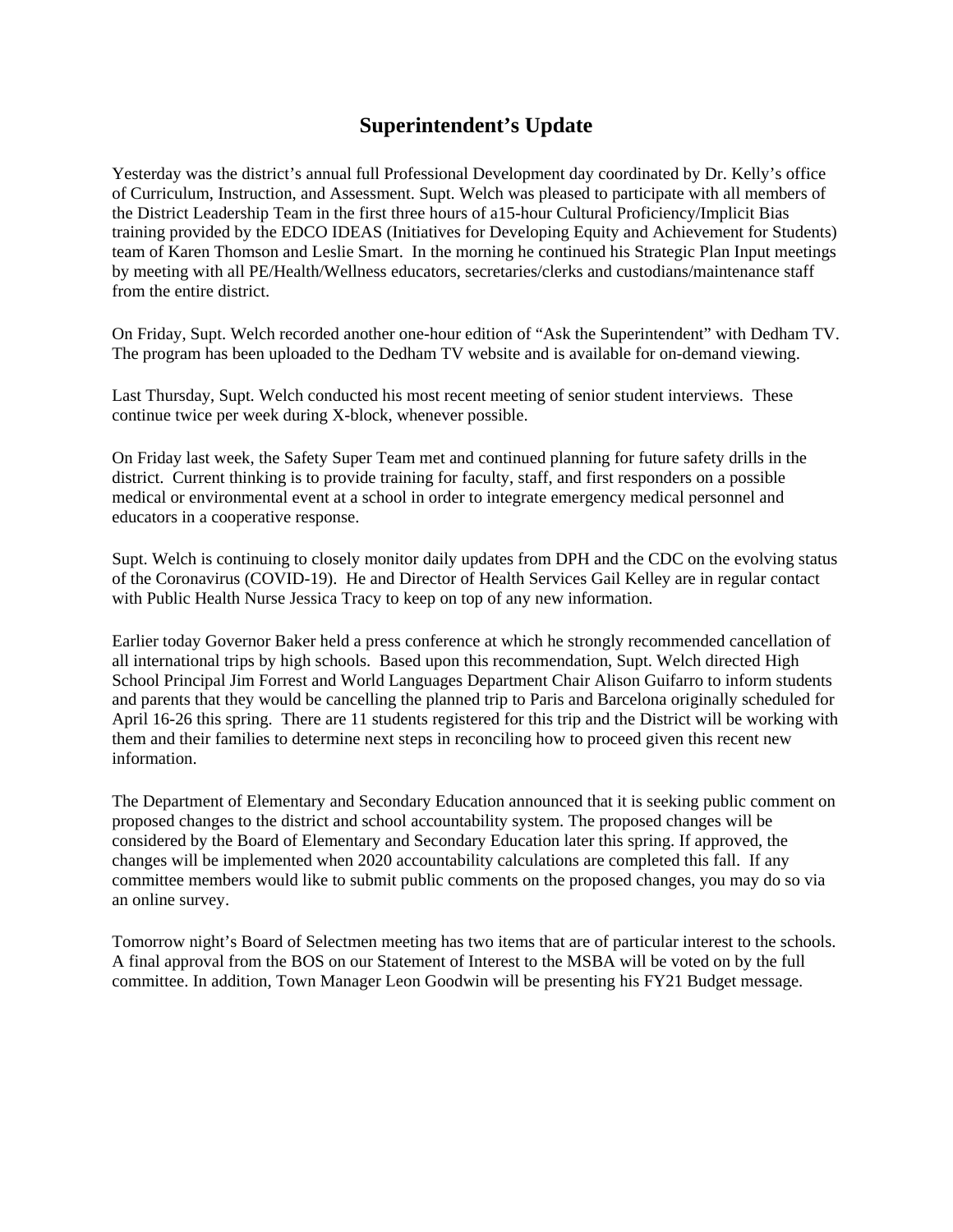# **Reports**

#### Master Plan Update Presentation

Phil Poinelli from the firm SMMA presented the final presentation for the School Facilities Master Plan Update. The presentation will be on the District website.

Mr. Bilafer asked that if the SOI were accepted in September, how much would a feasibility study cost. Mr. Poinelli stated the study would be impacted by the size and parameter of the project, but could cost around \$90,000 and is done in the first phase of the project.

Mr. Bilafer said that the SOI is for Oakdale School, which means the solution has to include the Oakdale school community. He asked if it had to be built on the Oakdale School site. Mr. Poinelli stated the new school has to include the Oakdale School community, but does need to be built on the current Oakdale School site. The project can include school populations other than Oakdale.

Dr. Pearrow suggested that is possible that we won't get funded through the MSBA, but would still need a new school. Mr. Poinelli explained the project could be funded with Town funds or the SOI can continue to be submitted annually to the MSBA.

## **Old/New Business**

Discussion & Vote of Memorandum Of Agreement for Dedham Traffic Directors The Traffic Directors' contract was discussed and the MOA was voted on unanimously in Executive Session. No further discussion occurred.

Ms. White motioned to approve the Memorandum of Agreement between the Dedham School Committee and the Dedham Traffic Directors' Association effective September 1, 2020 through August 31, 2023, Ms. Laprade second; a roll call vote was taken:

Steve Bilafer - Yes Mayanne Briggs - Yes Joshua Donati - Yes Dr. Melissa Pearrow - Yes Tracey White - Yes Lisa Laprade, Vice-Chair - Yes Kevin Coughlin, Chair - Yes **Motion passed 7-0**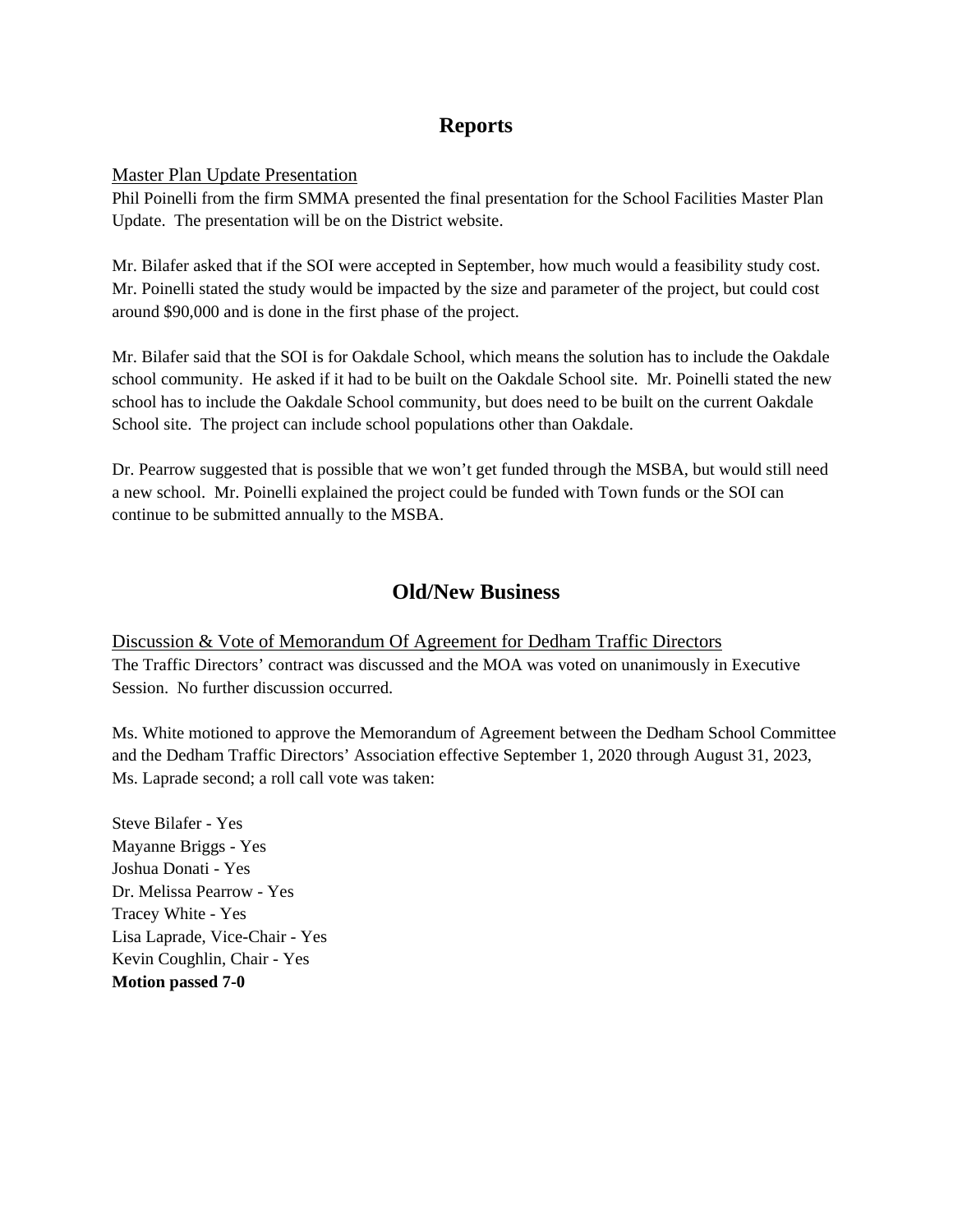# **Subcommittee Reports and Updates**

### Budget

Tomorrow, March 5, the Town Manager will put forth his budget at the Board of Selectmen meeting.

#### Dedham Organization for Substance Awareness

Dr. Pearrow stated there will be a meeting of DOSA on March 10 at 6:00 p.m. at Town Hall and is open to the public.

#### Master Plan– School

After reviewing tonight's presentation from SMMA, the update to the School Facilities Master Plan will be voted on at the next School Committee meeting.

Master Plan – Town There will be a Visioning Workshop on Saturday, April 4 at 10:00am at the Avery Elementary School.

#### Negotiations

The next paraprofessional negotiation meeting will be after April break. The MTA site coordinator is not available until that time.

#### **Policy**

The next Policy Subcommittee meeting will be Tuesday, March 10 at 4:30 p.m. in the Central Administration office.

SBRC Nothing further.

Traffic Circulation Study Asst. Supt. Rippin is contacting consultant VHB to discuss next steps.

## **Minutes**

None

## **Donations**

Dr. Pearrow motioned to approve with grateful appreciation a donation in the amount of \$1,000 from the Dedham Education Partnership to Dedham High School to support the transportation cost of the senior class trip to Six Flags, Mr. Donati second; the Committee voted 7-0 in favor.